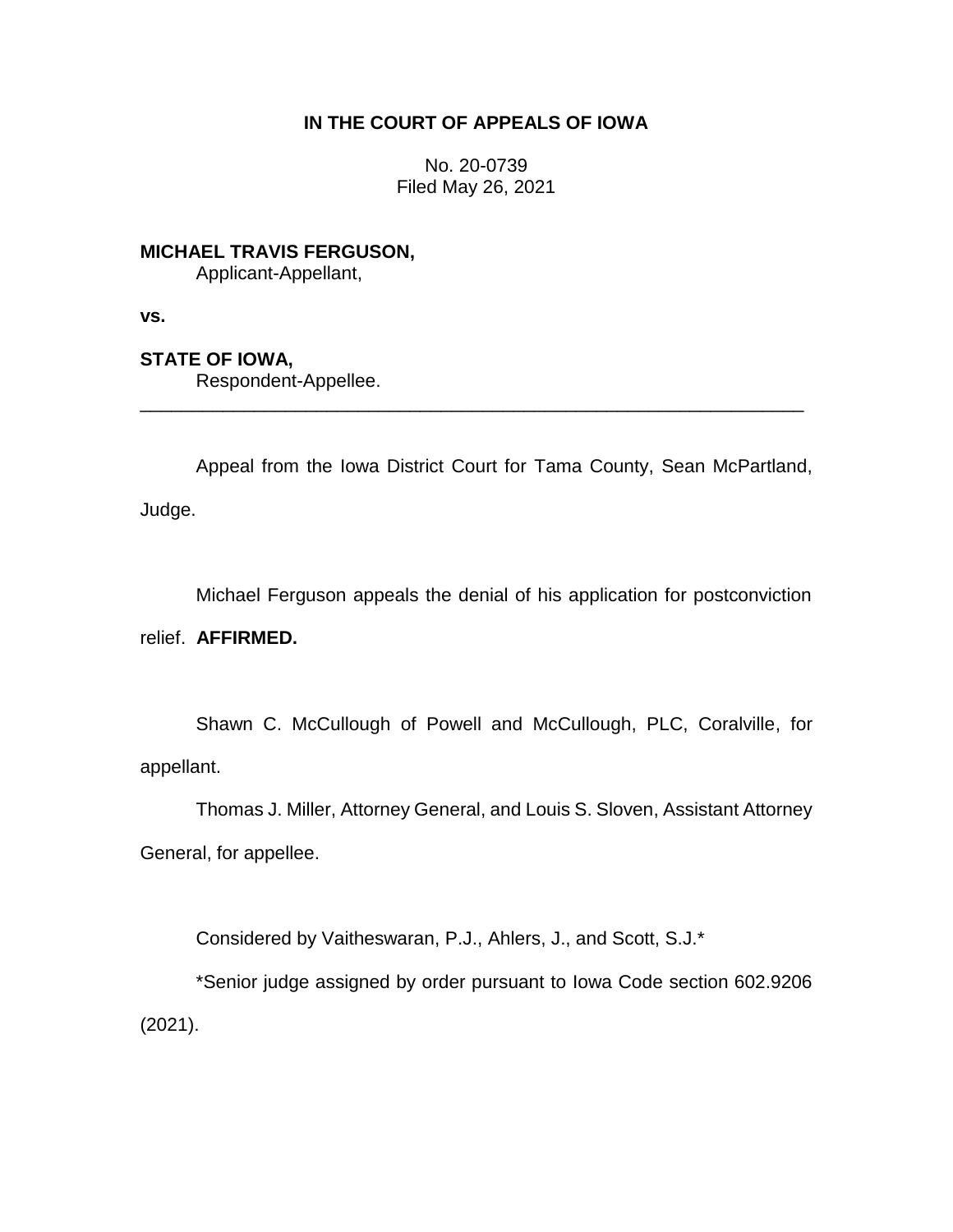## **SCOTT, Senior Judge.**

 $\overline{a}$ 

Michael Ferguson appeals the denial of his application for postconviction relief (PCR). He argues the court erred in denying his freestanding claim of actual innocence under *Schmidt v. State*, 909 N.W.2d 778 (Iowa 2018).

Ferguson's conviction of assault with intent to commit sexual abuse became final, following his guilty plea, in 2009. He filed the PCR application precipitating this appeal, his second, in 2019.<sup>1</sup> His application claimed: "Actual innocence  $\dots$ victim recanted statement." He claimed his victim, K.K., recanted his allegations to Ferguson and others. His amended application specifically alleged K.K. recanted his allegations to Ferguson's wife as well.

The matter proceeded to trial in December 2019. Ferguson testified that, while conducting depositions in the criminal case, his counsel advised him to take a plea deal to plead guilty to a lesser offense of the originally charged offense of third-degree sexual abuse or he would be found guilty and spend ten years in prison. He agreed because he was afraid of going to prison and he could obtain a suspended sentence and be released from jail. Ferguson testified that, in 2011, he was in the Linn County Jail playing cards with another inmate, Brock Smith, when he noticed K.K. being escorted into their same jail unit. Ferguson testified

2

<sup>&</sup>lt;sup>1</sup> On appeal, the State repeats its claim below, which the district court rejected, that the application is time-barred by the three-year statute of limitations contained in Iowa Code section 822.3 (2019). "We have stated that '*Schmidt* is a new ground of law' sufficient to avoid the time bar of 822.3." *Quinn v. State*, 954 N.W.2d 75, 76 (Iowa Ct. App. 2020) (citation omitted). On the other hand, "*Schmidt* does not apply to overcome the statute of limitations where the evidence put forward to support the claim of actual innocence was available to the applicant or could have been discovered with due diligence within the limitations period." *Id.* at 77. While we have doubts the alleged recantation could not have been discovered within the limitations period, we proceed to the merits in an abundance of caution.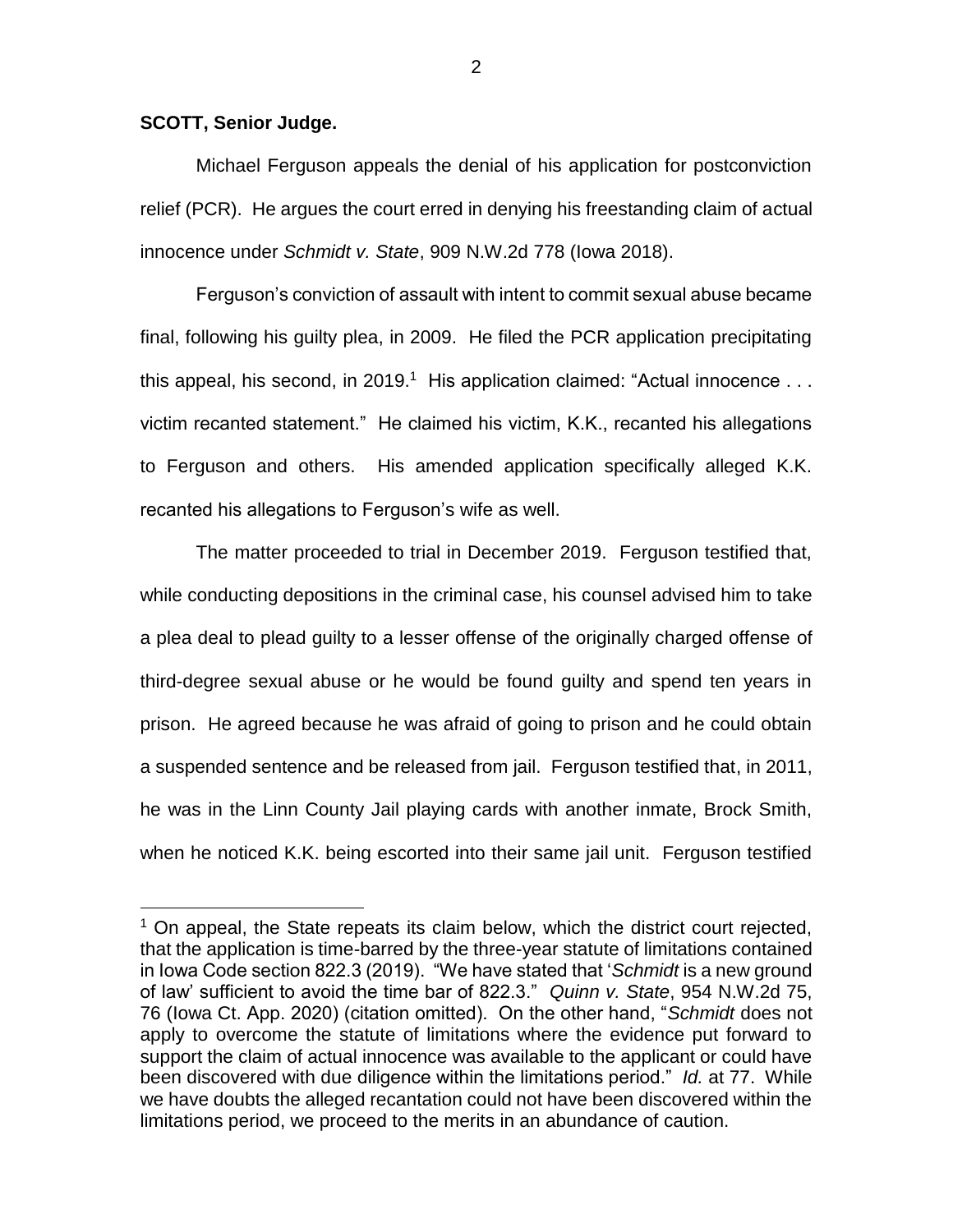the trio remained in the same unit for two to four weeks. According to Ferguson, he coincidently ran into K.K. in the community in 2016 and they exchanged numbers. Ferguson and his then wife, Libby, ran into K.K. a couple weeks later. K.K. also had subsequent contact "a couple times on Facebook and over text messaging." Libby testified she recalled running into K.K. when she was with Ferguson on a couple of occasions, but she did not recall anything being discussed about the prior sex-abuse case. On each occasion, according to Libby, Ferguson "said he didn't want to be around" K.K. because he got him in trouble, and Ferguson specifically explained to her "him and [K.K.] had sexual interactions" resulting in the criminal charges.

According to Smith's deposition testimony,<sup>2</sup> he met Ferguson while both were incarcerated in the Linn County Jail for a few months in 2011. Smith and Ferguson eventually became friends. The pair began discussing their criminal cases, with Ferguson explaining he was accused of doing "sexual things with a kid." Eventually, Ferguson's victim, K.K., landed himself in the Linn County Jail as well. When K.K. entered the same jail unit as Smith and Ferguson, Ferguson pointed to K.K. and advised Smith, "That's my victim." According to Smith, he eventually asked K.K. about the allegations between him and Ferguson, and K.K. responded, "What are you talking about?" and "No, nothing happened between us." Smith stated he was simply curious because he thought it odd that Ferguson and his victim would be placed in the same housing unit. Smith never relayed said

 $\overline{a}$ 

 $2$  Following the PCR trial, the record was left open for submission of deposition testimony from Smith and K.K.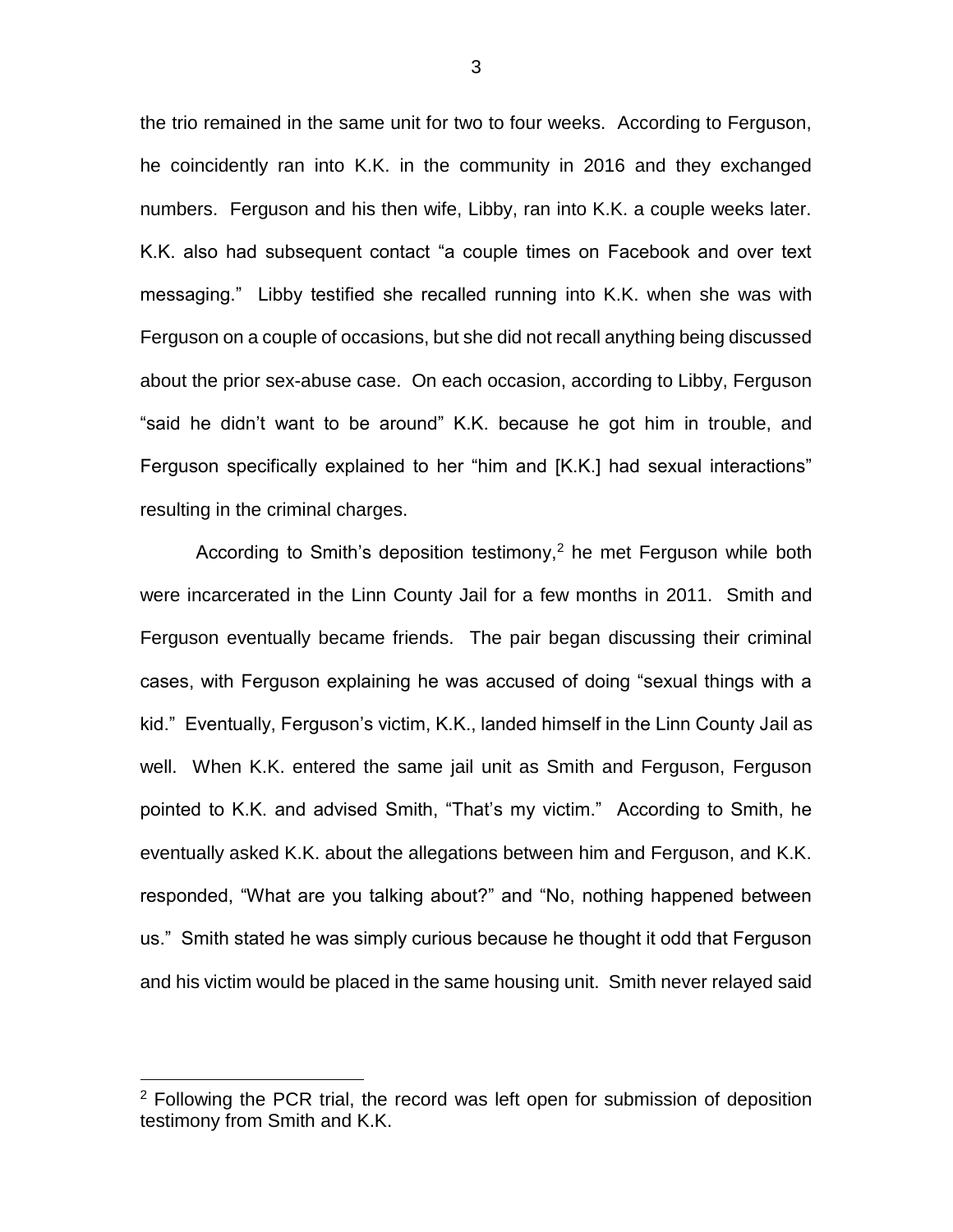information to Ferguson. Smith asserted he had never discussed the information with anyone until his December 2019 deposition.

In his deposition, K.K. stated Ferguson began living with him and his mother when K.K. was fifteen or sixteen, and he confirmed he was the victim as to Ferguson's sexual-abuse offense. Allegations made their way to law enforcement, and Ferguson was criminally charged. K.K. recalled encountering Ferguson in the Linn County Jail, but he did not recall meeting Smith or telling him or anyone else that Ferguson did not sexually abuse him. According to K.K., he was only in the same unit as Ferguson for "a half a night," because he advised his mother he was in the same unit as Ferguson, she complained to jail staff, and K.K. was moved immediately. K.K. testified he did not speak to anyone about Ferguson while he was in jail or have contact with Ferguson. He also testified the allegations against Ferguson were true, stating Ferguson "touched [his] penis and just violated [him]." K.K. confirmed he never "told anyone that Mr. Ferguson did not do those things that [he] accused him of." He denied ever having contact with Ferguson or Ferguson's wife or recanting his allegations to them.

The actual-innocence question before the court was whether Ferguson showed "by clear and convincing evidence that, despite the evidence of guilt supporting the conviction, no reasonable fact finder could convict [him] of the crimes for which the sentencing court found [him] guilty in light of all the evidence, including the newly discovered evidence." *Schmidt*, 909 N.W.2d at 797. Reviewing all the evidence, the district court answered that question in the negative and denied and dismissed Ferguson's PCR application. Reviewing for legal error on appeal, *see Moon v. State*, 911 N.W.2d 137, 142 (Iowa 2018), we

4